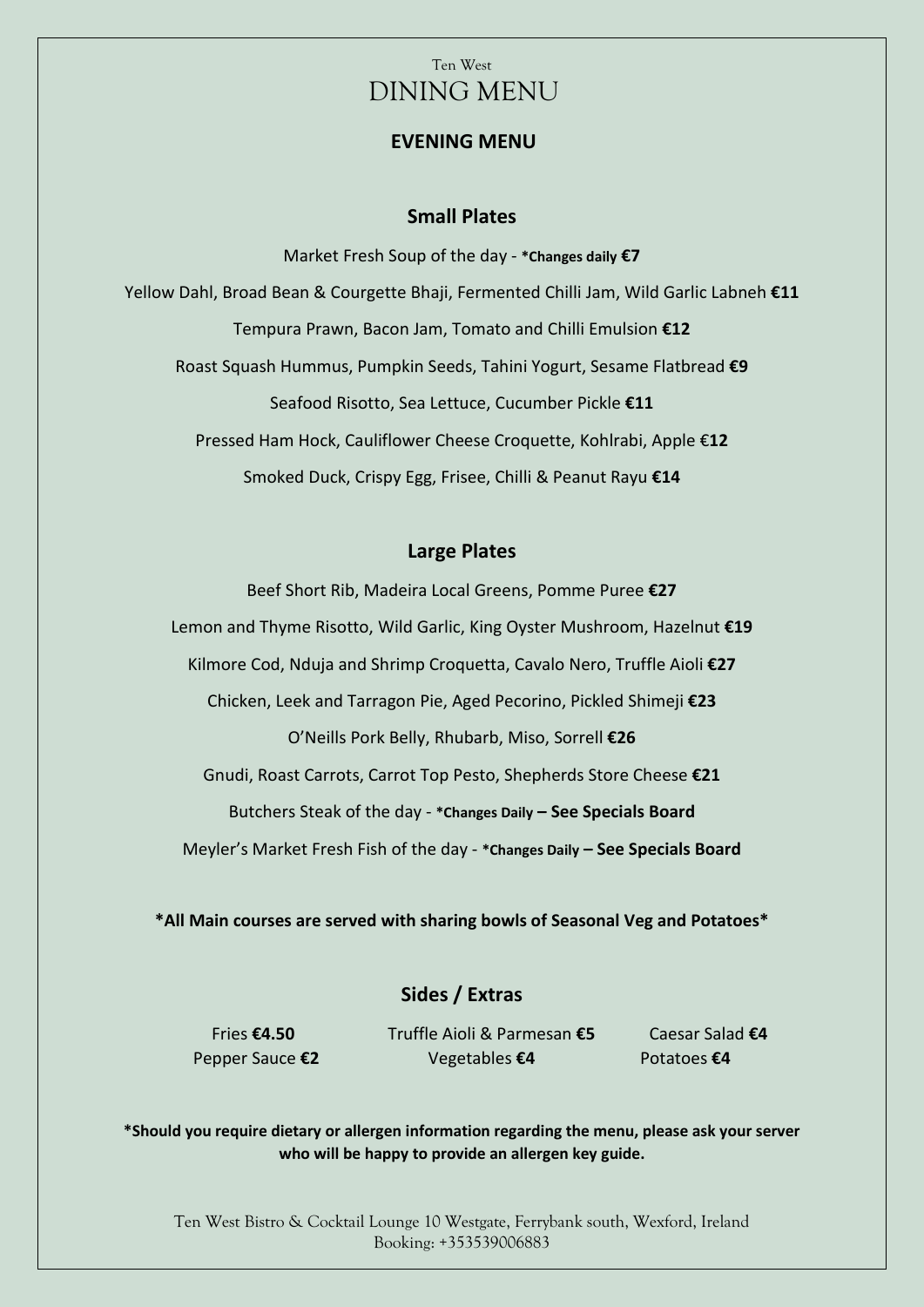## **LUNCH MENU**

Market Fresh Soup of the day - **\*Changes daily €5.50**

Pastrami Clubhouse Sandwich **€9.50** - Add Fries & Salad **€12.50**

Open Hot Smoked Salmon Sandwich, Brown Soda, Whipped Cheese, Avocado Chilli Rayu **€13**

Buttermilk Fried Chicken, Brioche French Toast, Bacon Jam, Maple Syrup **€15**

Meadowfield Farm Goats Cheese and Leek Quiche, Chilli Jam, Beetroot Salad **€11**

Richie Doyles Butchers Steak & Chips, Fried Onions, Chimichurri **€17**

Szechuan Salad of Poached Chicken, Peanut & Chilli Dressing, Black Sesame, Soba Noodles **€13**

Chicken Caesar Salad Small **€8** Large **€12**

Yellow Dahl, Broadbean & Courgette Bhaji, Fermented Chilli Jam, Wild Garlic Labneh **€14**

Starter Special - \***Changes Daily – See Specials Board**

Lunch Special - **\*Changes Daily – See Specials Board**

Market Fish Special - **\*Changes Daily – See Specials Board**

**Sides**

Fries **€4.50** Fries, Truffle Aioli & Parmesan **€5.00** Caesar Salad **€4**

Jasmine Rice **€4** Seasonal Veg / Potatoes **€4**

**\*Should you require dietary or allergen information regarding the menu, please ask your server who will be happy to provide an allergen key guide.**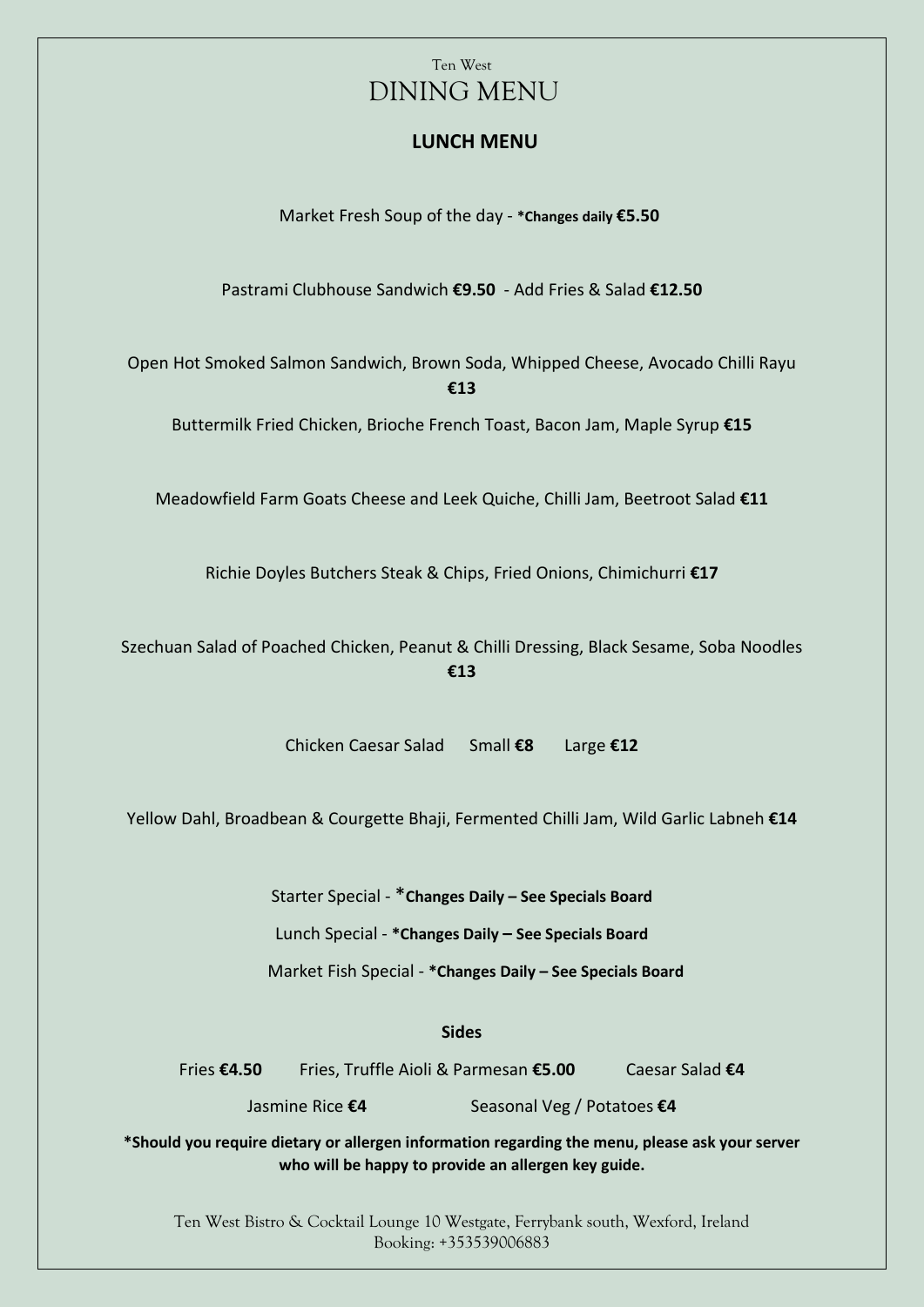## **BRUNCH MENU**

Eggs Benedict, Grilled English Muffin, Poached Eggs + Hollandaise served with Home Fries & a choice of: *Spinach* **€11** : *Ham Hock* **€12** : *Smoked Salmon* **€14**

Avocado Toast, Poached Eggs, Chilli & Black Bean Peanut Rayu **€10**

Avocado Toast, Bacon, Poached Eggs, Chilli & Black Bean Peanut Rayu **€12**

Prawns Nduja, Tomato, Rocket, Sourdough **€14**

O'Neills Black & White Pudding '*Bubble & Squeak'*, Fried Eggs, Hot Sauce **€13**

Sweet Potato Hash, Wild Mushrooms, Spinach, Fermented Chilli & Tomato Jam **€12**

*'Steak & Eggs'*, Richie Doyle's Rump Steak, Fried Egg, Brown Butter, Home Fries **€16**

American Buttermilk & Blueberry Pancakes, Maple Syrup, Streaky Bacon **€10**

Brunch Special – \*Changes daily **See Specials Board**

**Sides**

Home Fries **€4.50** Fries, Truffle + Parmesan Aioli **€5.00** Caesar Salad **€4.00**

**\*Should you require dietary or allergen information regarding the menu, please ask your server who will be happy to provide an allergen key guide.**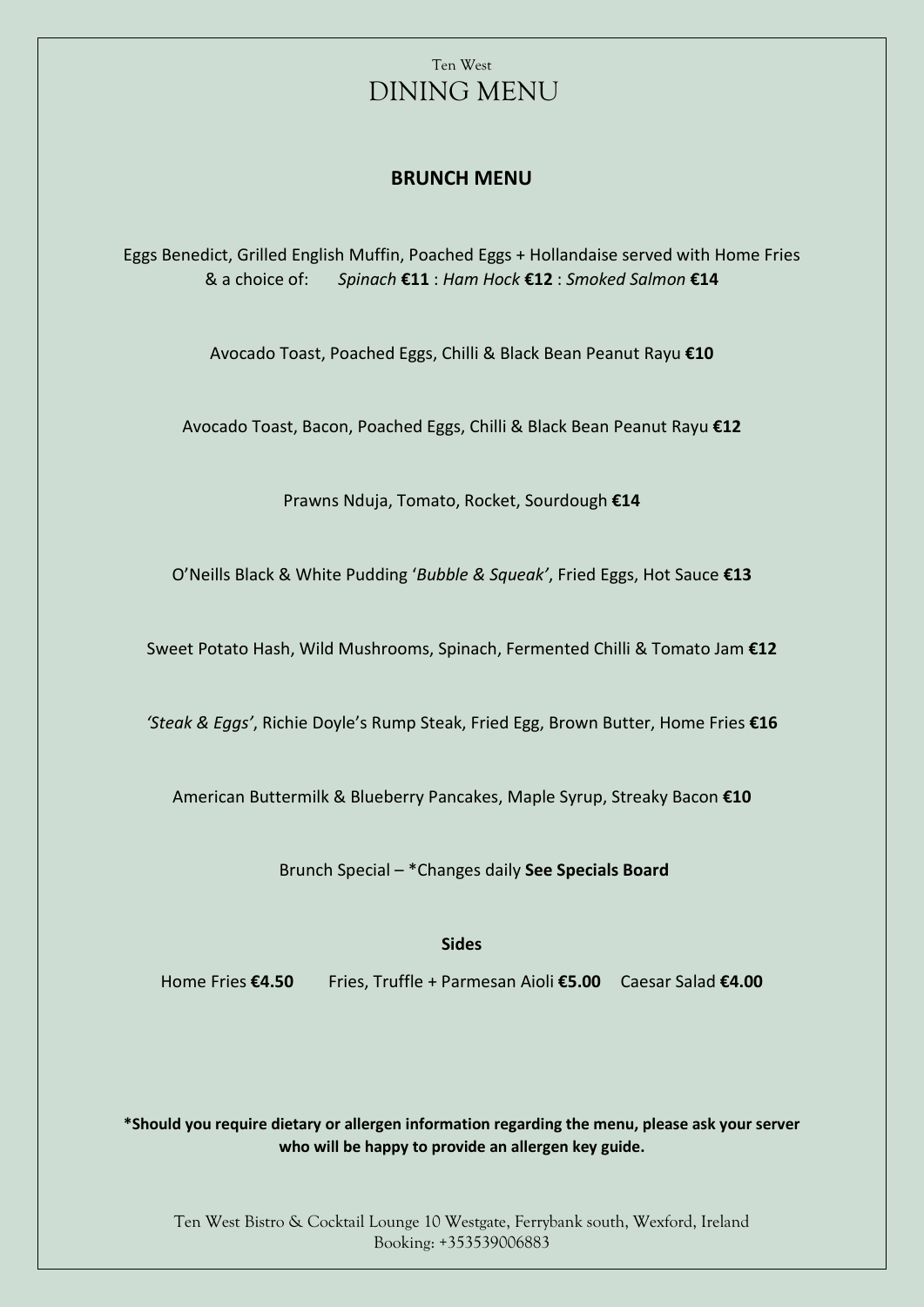#### **KIDS MENU**

Market Fresh Soup of the day **€3.50** Small Seafood Risotto **€5.50** Richie Doyle Butchers Cheeseburger, Fries **€8** Linguine, Tomato & Basil Ragout, Parmesan **€7** Meyler's Cod /Chicken Tempura **€8**

> **Kids Sides / Extras:** Jasmine rice **€3** Pommes Puree **€3**  Fries **€3** Peas **€2** Baby Bowl Soup / Gravy **€3** Cucumber + Carrot Sticks **€2.50**

#### **Kids Dessert**

Salted Caramel and Vanilla Ice Cream w/ Homemade Marshmallows **€4.50** Homemade Crepes, Vanilla Ice Cream, Chocolate Sauce **€4.50**

#### **KIDS DRINKS**

| Orange Juice         | €2.00 |
|----------------------|-------|
| Apple Juice          | €2.00 |
| <b>Black Currant</b> | €2.00 |
| Milk                 | €1.00 |

**\*Should you require dietary or allergen information regarding the menu, please ask your server who will be happy to provide an allergen key guide.**